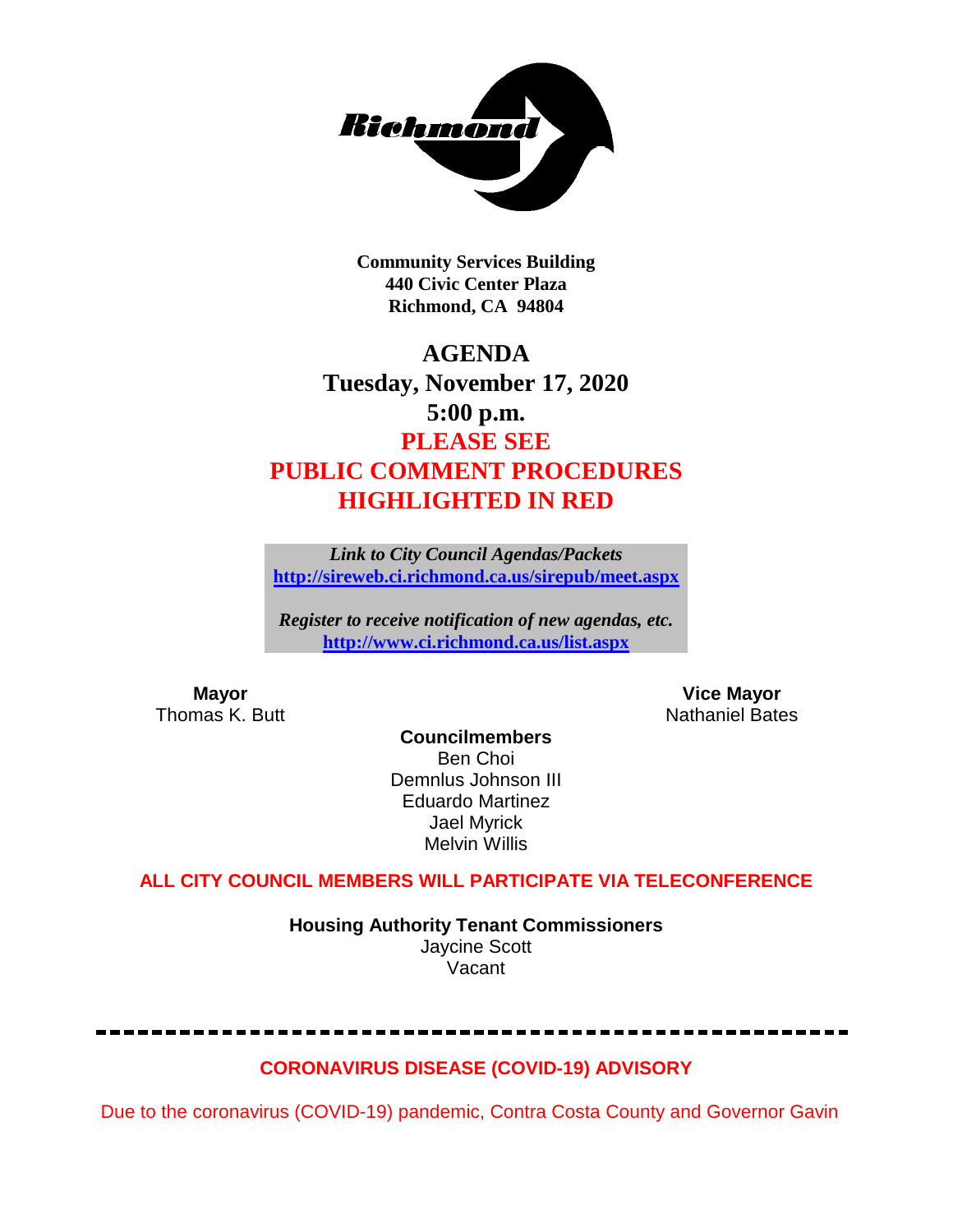Newsom have issued multiple orders requiring sheltering in place, social distancing, and reduction of person-to-person contact. Accordingly, Governor Gavin Newsom has issued executive orders that allow cities to hold public meetings via teleconferencing. Both **<https://www.coronavirus.cchealth.org/>** and

**<http://www.ci.richmond.ca.us/3914/Richmond-Coronavirus-Info>** provide updated coronavirus information.

DUE TO THE SHELTER IN PLACE ORDERS, attendance at the City of Richmond City Council meeting will be limited to Council members, essential City of Richmond staff, and members of the news media. Public comment will be confined to items appearing on the agenda and will be limited to the methods provided below. Consistent with Executive Order N-29-20, this meeting will utilize teleconferencing only. The following provides information on how the public can participate in this meeting.

#### **How to watch the meeting from home:**

- 1. KCRT Comcast Channel 28 or AT&T Uverse Channel 99
- 2. Livestream online at<http://www.ci.richmond.ca.us/3178/KCRT-Live>

#### **Public comment may be submitted by mail, email and/or Zoom video conference in the manner that follows; provided that no member of the public may submit more than one verbal comment per agenda item.**

- **1.** Via mail received by 1:00 p.m. the day of the meeting, sent to 450 Civic Center Plaza, 3rd Floor, Office of the Clerk, Richmond, CA 94804.
- **2.** Via email to [cityclerkdept@ci.richmond.ca.us](mailto:cityclerkdept@ci.richmond.ca.us) by 1:00 p.m. the day of the meeting.

Emails *MUST* contain in the subject line 1) public comments – Open Session prior to Closed Session; 2) public comments – Open Forum; or 3) public comments agenda item #\_\_ [include the agenda item number]. All such email will be posted on-line and emailed to the City Council before the meeting is called to order. The Clerk will prepare summaries of all such email and the summaries will be read into the record. **No individual email will be read into the record, only the summaries**. Due to the high volume of emails received, emails that do not contain the correct identifying information in the subject line may be overlooked and may not become part of the record. **Email received after 1:00 p.m. will not be summarized nor read into the record. Email received after 1:00 p.m. will, however, be posted on-line following the meeting as part of the supplemental materials attached to the meeting minutes.**

**3.** Via Zoom by video conference or by phone using the following link/call-in numbers – for Open Session and City Council:

**Please click the link below to join the webinar: [https://zoom.us/j/99312205643?pwd=MDdqNnRmS2k4ZkRTOWhlUldQOUF1Z](https://zoom.us/j/99312205643?pwd=MDdqNnRmS2k4ZkRTOWhlUldQOUF1Zz09) [z09](https://zoom.us/j/99312205643?pwd=MDdqNnRmS2k4ZkRTOWhlUldQOUF1Zz09) Passcode: ccmeeting**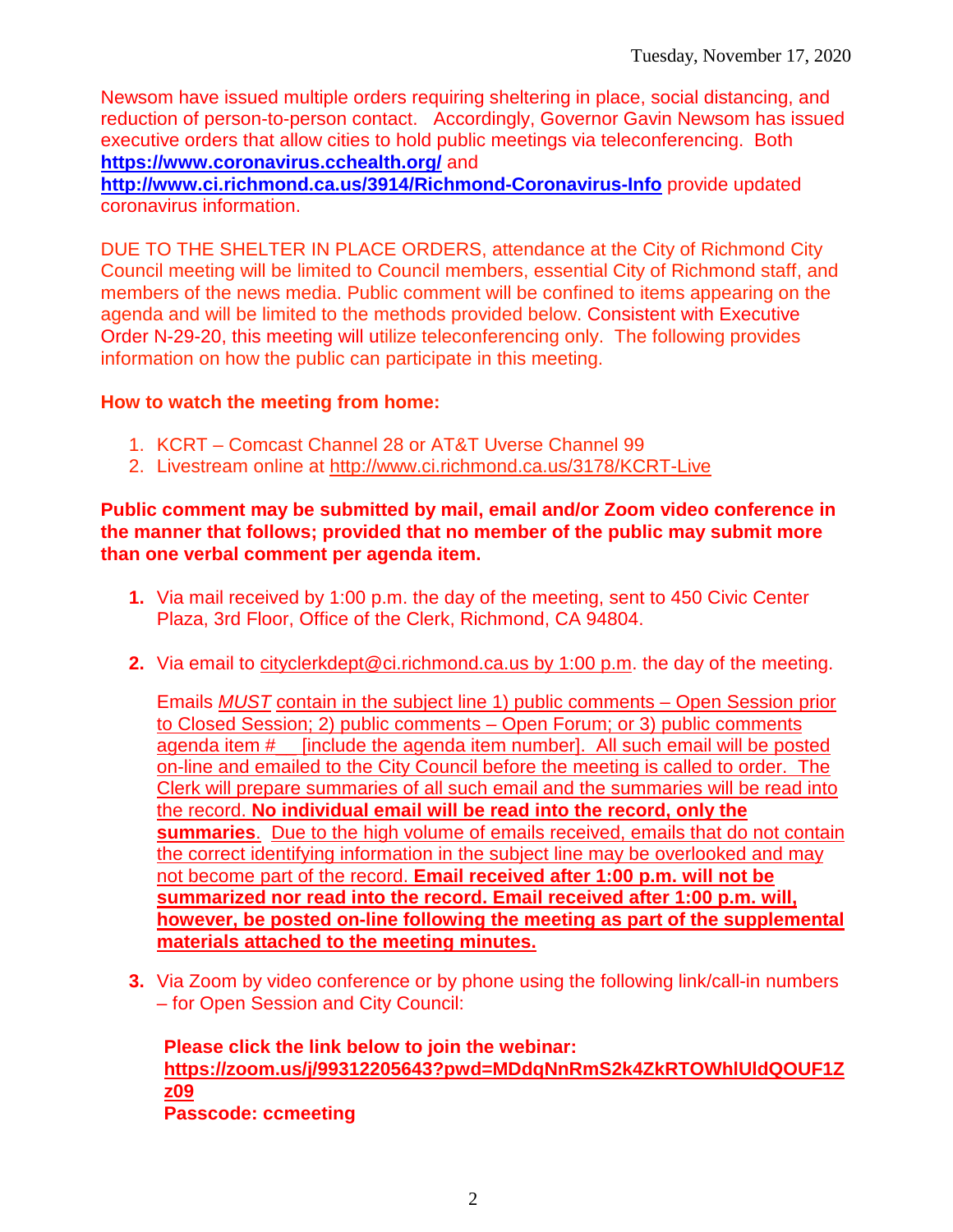**Or iPhone one-tap:**

**US: +16699006833,,99312205643# or +13462487799,,99312205643# Or Telephone:**

**Dial (for higher quality, dial a number based on your current location): US: +1 669 900 6833 or +1 346 248 7799 or +1 253 215 8782 or +1 312 626 6799 or +1 929 205 6099 or +1 301 715 8592 Webinar ID: 993 1220 5643**

International numbers available:<https://zoom.us/u/aehrwCgISx>

a. To comment by video conference, click on the Participants button at the bottom of your screen and select the "**Raise Your Hand**" button to request to speak when Public Comment is being asked for. Speakers will be called upon in the order they select the "Raise Your Hand" feature. When called upon, you will be unmuted. After the allotted time, you will then be re-muted. \*\*

b. To comment by phone, you will be prompted to "Raise Your Hand" by pressing "**\*9**" to request to speak when Public Comment is asked for. When called upon, you will be unmuted. After the allotted time, you will then be re-muted. Instructions of how to raise your hand by phone are available at: [https://support.zoom.us/hc/en-us/articles/201362663 -Joining-a-meeting-by](https://support.zoom.us/hc/en-us/articles/201362663)[phone.](https://support.zoom.us/hc/en-us/articles/201362663) \*\*

\*\*The clerk will announce the item number and ask individuals who would like to address the Council to raise their hand. After the clerk reads the item into the record, the request to speak period on the item will be closed.

### *The City cannot guarantee that its network and/or the site will be uninterrupted. To ensure that the City Council receives your comments, you are strongly encouraged to submit your comments in writing in advance of the meeting.*

# **Record of public comments:**

Public comments will be considered a public record, put into the official meeting record. Public comments will be available after the meeting as supplemental materials and will be posted as an attachment to the meeting minutes when the minutes are posted: [http://www.ci.richmond.ca.us/Archive.aspx?AMID=31.](http://www.ci.richmond.ca.us/Archive.aspx?AMID=31)

# **Procedures for Removing Consent Calendar Items from the Consent Calendar**

Councilmembers and members of the public who wish to remove an item from the consent calendar must comply with the following procedures in order to remove an item from the consent calendar:

1. Telephone or email a City staff member who has knowledge of the subject matter by 2:00 p.m. on the day of meeting. Any staff member shown as an author of the agenda report for the particular item has knowledge of the subject matter and may be called.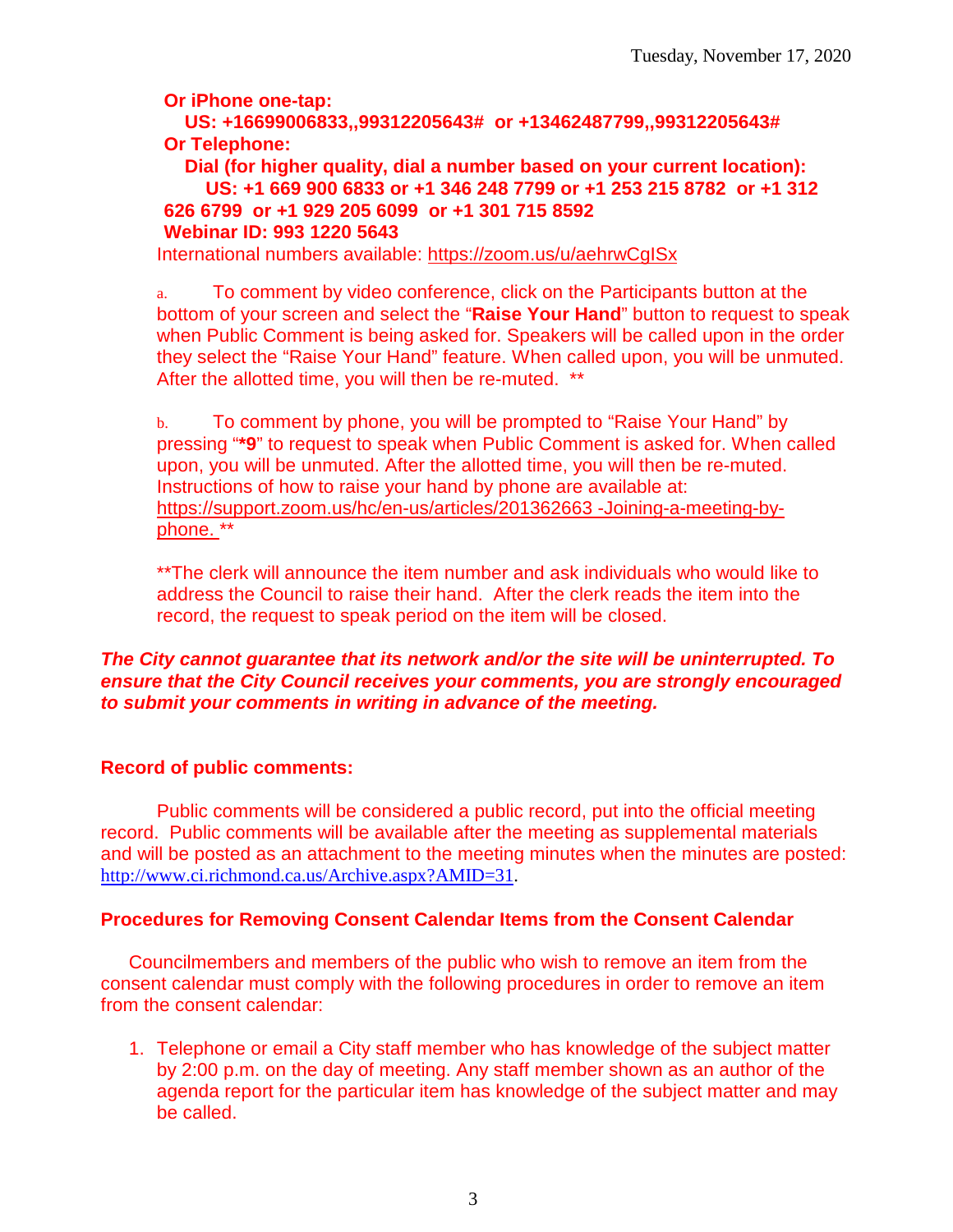2. Inform the City Clerk's Office by email at [cityclerkdept@ci.richmond.ca.us](mailto:cityclerkdept@ci.richmond.ca.us) or by phone at 510-620-6513, ext. 9, by 3:00 p.m. that they discussed the matter with staff with knowledge of the subject matter and that such Councilmember or member of the public, nonetheless, desires the item to be removed from the consent calendar for discussion.

Staff will be informed by the City Clerk's Office as soon as reasonably practicable after notice of the request to remove the item from the consent calendar. Staff may attend the meeting remotely.

#### **Accessibility for Individuals with Disabilities**

Upon request, the City will provide for written agenda materials in appropriate alternative formats, or disability-related modification or accommodation, including auxiliary aids or services and sign language interpreters, to enable individuals with disabilities to participate in and provide comments at/related to public meetings. Please submit a request, including your name, phone number and/or email address, and a description of the modification, accommodation, auxiliary aid, service or alternative format requested at least two days before the meeting. Requests should be emailed to [cityclerkdept@ci.richmond.ca.us](mailto:cityclerkdept@ci.richmond.ca.us) or submitted by phone at 510-620-6513, ext. 9, or 510-620-6509. Requests made by mail to City Clerk's Office, City Council meeting, 450 Civic Center Plaza, Richmond, CA 94804 must be received at least two days before the meeting. Requests will be granted whenever possible and resolved in favor of accessibility.

#### **Effect of Advisory on In-person public participation**

During the pendency of the Executive Order N-29-20, the language in this Advisory portion of the agenda supersedes any language below in the meeting procedures contemplating inperson public comment.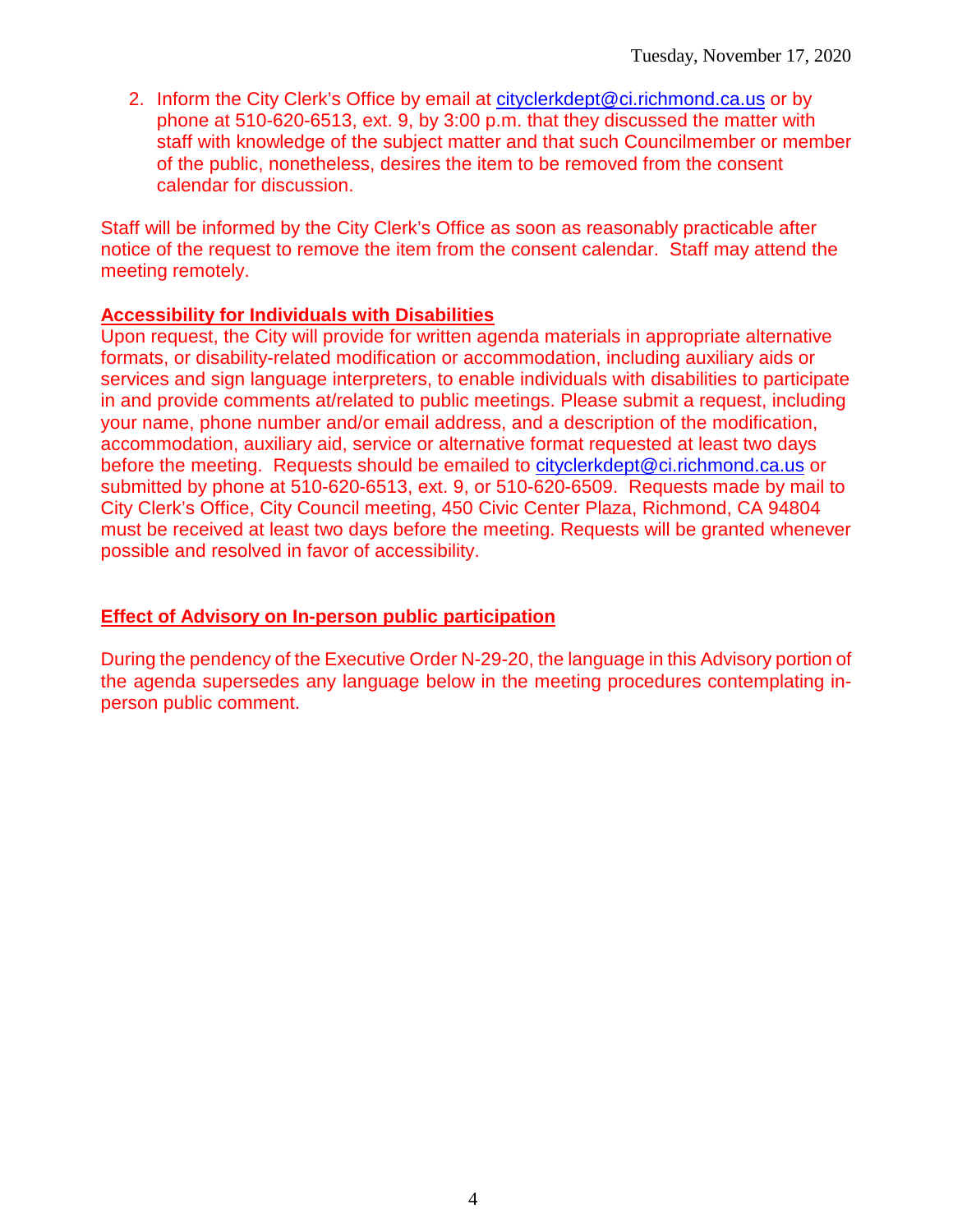# **MEETING PROCEDURES**

The City of Richmond encourages community participation at its City Council meetings and has established procedures that are intended to accommodate public input in a timely and time-sensitive way. As a courtesy to all members of the public who wish to participate in City Council meetings, please observe the following procedures:

**PUBLIC COMMENT ON AGENDA ITEMS:** Anyone who desires to address the City Council on items appearing on the agenda must complete and file a pink speaker's card with the City Clerk **prior** to the City Council's consideration of the item. Once the City Clerk has announced the item, no person shall be permitted to speak on the item other than those persons who have submitted their names to the City Clerk. Your name will be called when the item is announced for discussion. **Each speaker will be allowed up to TWO (2) MINUTES to address the City Council on NON-PUBLIC HEARING items listed on the agenda. Speakers are allowed up to THREE (3) minutes on PUBLIC HEARING items.**

**CONSENT CALENDAR:** Consent Calendar items are considered routine and will be enacted, approved or adopted by one motion unless a request for removal for discussion or explanation is received from the audience or the City Council. A member of the audience requesting to remove an item from the consent calendar that is sponsored by City staff must first complete a speaker's card and discuss the item with a City staff person who has knowledge of the subject material **prior** to filing the card with the City Clerk and **prior** to the City Council's consideration of Agenda Review. Councilmembers who request to remove an item from the consent calendar must do so during Agenda Review. An item removed from the Consent Calendar may be placed anywhere on the agenda following the City Council's agenda review.

**CONDUCT AT MEETINGS:** Richmond City Council meetings are limited public forums during which the City strives to provide an open, safe atmosphere and promote robust public debate. Members of the public, however, must comply with state law, as well as the City's laws and procedures and may not actually disrupt the orderly conduct of these meetings. The public, for example, may not shout or use amplifying devices, must submit comment cards and speak during their allotted time, may not create a physical disturbance, may not speak on matters unrelated to issues within the jurisdiction of the City Council or the agenda item at hand, and may not cause immediate threats to public safety.

**CITY HARASSMENT POLICY:** The City invites public comment and critique about its operations, including comment about the performance of its public officials and employees, at the public meetings of the City Council and boards and commissions. However, discriminatory or harassing comments about or in the presence of City employees, even comments by third parties, may create a hostile work environment, if severe or pervasive. The City prohibits harassment against an applicant, employee, or contractor on the basis of race, religious creed, color, national origin, ancestry, physical disability, medical condition, mental disability, marital status, sex (including pregnancy, childbirth, and related medical conditions), sexual orientation, gender identity, age or veteran status, or any other characteristic protected by federal, state or local law. In order to acknowledge the public's right to comment on City operations at public meetings, which could include comments that violate the City's harassment policy if such comments do not cause an actual disruption under the Council Rules and Procedures, while taking reasonable steps to protect City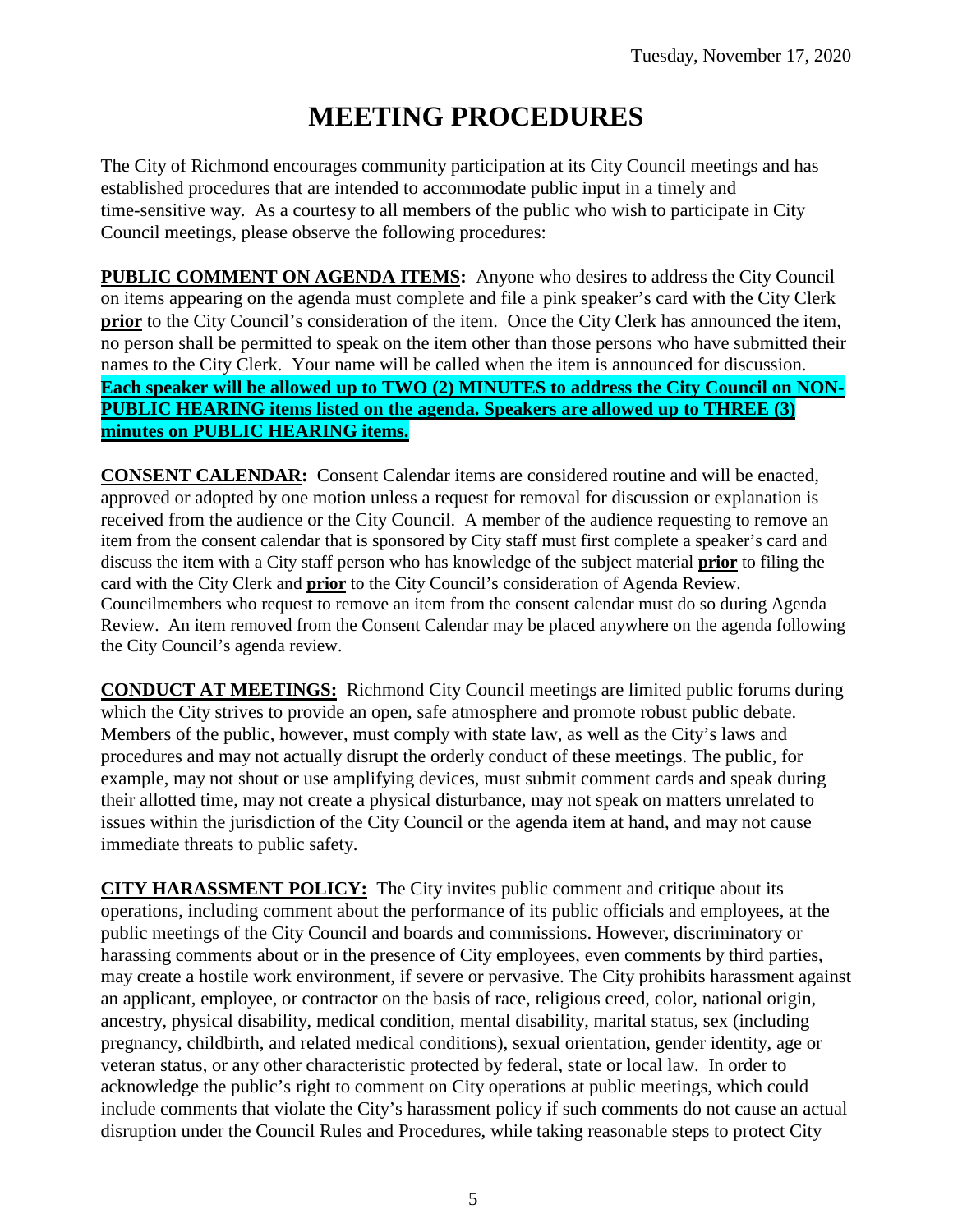employees from discrimination and harassment, City Boards and Commissions shall adhere to the following procedures. If any person makes a harassing remark at a public meeting that violates the above City policy prohibiting harassment, the presiding officer of the meeting may, at the conclusion of the speaker's remarks and allotted time: (a) remind the public that the City's Policy Regarding Harassment of its Employees is contained in the written posted agenda; and (b) state that comments in violation of City policy are not condoned by the City and will play no role in City decisions. If any person makes a harassing remark at a public meeting that violates the above City policy, any City employee in the room who is offended by remarks violating the City's policy is excused from attendance at the meeting. No City employee is compelled to remain in attendance where it appears likely that speakers will make further harassing comments. If an employee leaves a City meeting for this reason, the presiding officer may send a designee to notify any offended employee who has left the meeting when those comments are likely concluded so that the employee may return to the meeting. The presiding officer may remind an employee or any council or board or commission member that he or she may leave the meeting if a remark violating the City's harassment policy is made. These procedures supplement the Council Rules and Procedures relating to disruption of orderly conduct at Council meetings.

Any law enforcement officer on duty or whose service is commanded by the presiding officer shall be Sergeant-at-Arms of the Council meetings. He/she, or they, shall carry out all orders and instructions given by the presiding officer for the purpose of maintaining order and decorum at the Council meetings (City Council Rules of Procedure and Order Section III F, RMC Section 2.12.030).

**\*\*\*\*\*\*\*\*\*\*\*\*\*\*\*\*\*\*\*\*\*\*\*\*\*\*\*\*\*\*\*\*\*\*\*\*\*\*\*\*\*\*\*\*\*\*\*\*\*\*\*\*\*\*\*\*\*\***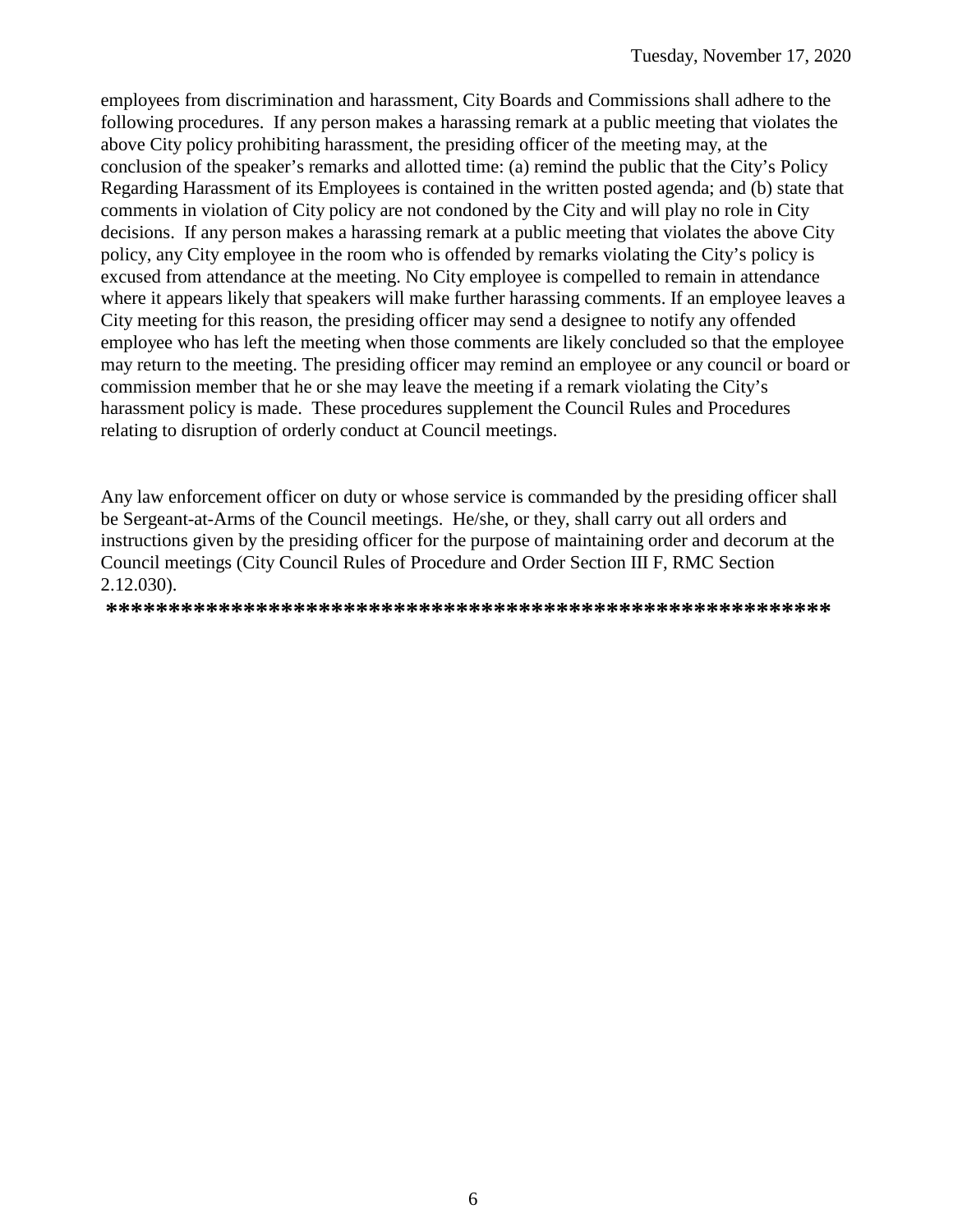# **OPEN SESSION TO HEAR PUBLIC COMMENT BEFORE CLOSED SESSION**

5:00 p.m.

### **A. ROLL CALL**

#### **B. PUBLIC COMMENT BEFORE CLOSED SESSION**

#### **C. ADJOURN TO CLOSED SESSION**

# **CLOSED SESSION**

Shimada Room of the Community Services Building

#### **CITY COUNCIL**

LIABILITY CLAIMS -(Government Code Section 54956.9):

Roberto De La Pena v. City of Richmond

CONFERENCE WITH LEGAL COUNSEL - EXISTING LITIGATION (paragraph (1) of Subdivision [d] of Government Code Section 54956.9):

City or Richmond v. Pacific Gas & Electric Company

CONFERENCE WITH LABOR NEGOTIATORS (Government Code Section 54957.6):

Agency Representatives: Jack Hughes Employee organizations:

- 1. SEIU Local 1021 Full Time Unit
- 2. SEIU Local 1021 Part Time Unit
- 3. IFPTE Local 21 Mid-Level Management Unit
- 4. IFPTE Local 21 Executive Management Unit
- 5. Richmond Police Officers Association RPOA
- 6. Richmond Police Management Association RPMA
- 7. IAFF Local 188
- 8. Richmond Fire Management Association RFMA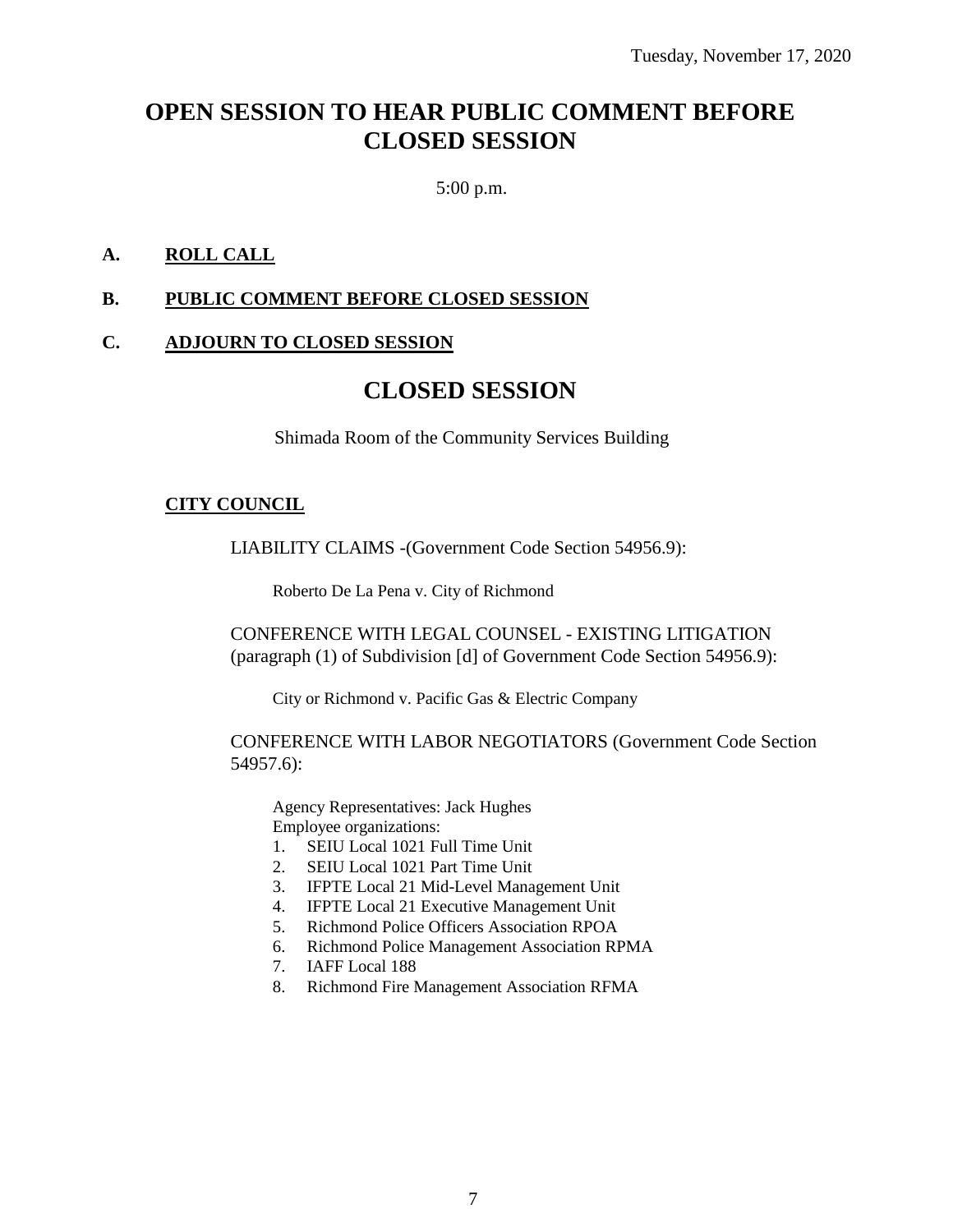# **REGULAR MEETING OF THE RICHMOND CITY COUNCIL**

6:30 p.m.

### **A. ROLL CALL**

- **B. STATEMENT OF CONFLICT OF INTEREST**
- **C. AGENDA REVIEW**

## **D. REPORT FROM THE CITY ATTORNEY OF FINAL DECISIONS MADE DURING CLOSED SESSION**

#### **E. REPORT FROM THE CITY MANAGER**

#### **F. OPEN FORUM FOR PUBLIC COMMENT**

### **G. CITY COUNCIL CONSENT CALENDAR**

- **G-1.** ADOPT a resolution establishing a list of on-call consultants for Building Plan Check and Inspection Services contracts for an amount not to exceed \$750,000 per firm over three years through December 2023, with an option to extend the contracts up to two years - Community Development Department (Lina Velasco 620-6706).
- **G-2.** ADOPT a resolution approving the application to revitalize Shields Reid Park with the Statewide Park Development and Community Revitalization Program Grant funds - Library and Community Services Department (Sal Vaca 510-307- 8006).
- **G-3.** INTRODUCE an ordinance (first reading) amending Richmond Municipal Code Section 2.50 to extend the date of the Business Opportunity Ordinance through December 31, 2026 - Employment and Training Department (Sal Vaca/Gina Baker 307-8023).
- **G-4.** APPROVE the minutes of the October 27, 2020, Regular Meeting of the City Council - City Clerk's Office (Pamela Christian 620-6513).
- **G-5.** APPROVE a contract amendment with Nichols Consulting Engineers for additional design services on the Yellow Brick Road project, increasing the contract amount by \$120,000 for a total contract amount not to exceed \$1,318,697.58 - Public Works Department (Yader A. Bermudez 774- 6300/Tawfic Halaby 621-1612).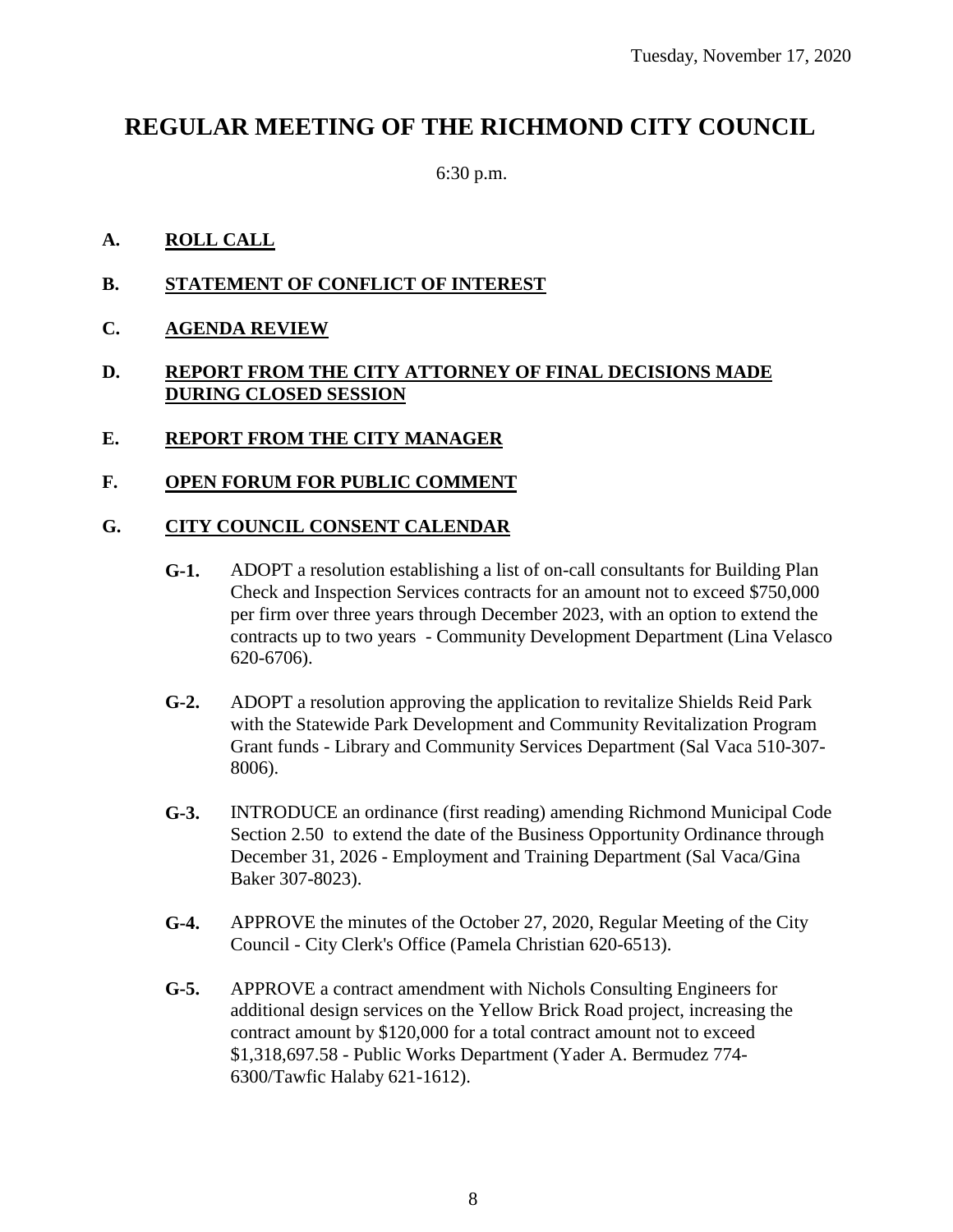- **G-6.** APPROVE Contract Amendment No. 2 with mack5 for the Via Verdi landslide repair effort, extending the term of the contract by two years to December 31, 2022, expanding the scope of work to include the Via Verdi Slope Stabilization Project, and increasing the contract amount by \$250,000 for a total not to exceed amount of \$400,000 - Public Works Department (Yader A. Bermudez 774- 6300/Tawfic Halaby 621-1612).
- **G-7.** APPROVE and AUTHORIZE the city manager, or her designee, to execute an amendment to the Interagency Agreement with the City of Richmond, effective August 11, 2020, to increase the payment limit by \$275,000 to a new payment limit of \$475,000 and extend the term through September 30, 2023, to facilitate the City's continued use of jointly-administered North Richmond Waste and Recovery Mitigation Fee (NRMF) funding to implement services and programs authorized in the City/County-approved expenditure plans and co-staff the NRMF Committee, and APPROPRIATE funds into a dedicated North Richmond Mitigation Fund - City Manager's Office (LaShonda White 620-6512).
- **G-8.** APPROVE a contract with Management Partners to develop a fiscal sustainability plan designed to address both immediate and structural financial challenges for an amount not to exceed \$84,900 and for a term beginning November 18, 2020 to June 30, 2022; and APPROPRIATE \$84,900 from the City's reserve balance to cover the cost of this contract - City Manager's Office (Laura Snideman/LaShonda White 620-6512).
- **G-9.** APPROVE appointments to the Community Police Review Commission; APPOINT H. Dow Tunis, new appointment, seat #1, term expiration date November 1, 2023; Andre Jackson, new appointment, seat #2, term expiration date November 1, 2023; Donnell Jones, new appointment, seat #5, term expiration date November 1, 2021 - Office of the Mayor (Mayor Tom Butt 620- 6503).
- **G-10.** APPROVE appointment to the Workforce Development Board; APPOINT Karen Norwood new appointment, seat #25, education/training representative, term expiration date March 1, 2024 - Office of the Mayor (Mayor Tom Butt 620- 6503).
- **G-11.** APPROVE actions to update the Youth Council: APPOINT Ozmar Huerta, reappointment, seat #1, term expiration date October 1, 2021; Kashaf Iqbal, reappointment, seat #2, term expiration date October 1, 2021; Jocelyn Khansouvong, re-appointment, seat #3, term expiration date October 1, 2021; Xitlalli Santiago, new appointment, seat #4 term expiration date October 1, 2021; Mian Shah, new appointment, seat #5, term expiration date October 1, 2021; Stephanie Estrada, new appointment, seat #6, term expiration date October 1, 2021; Laiba Noor, re-appointment, seat #9, term expiration date October 1, 2021 - Office of the Mayor (Mayor Tom Butt 620-6503).